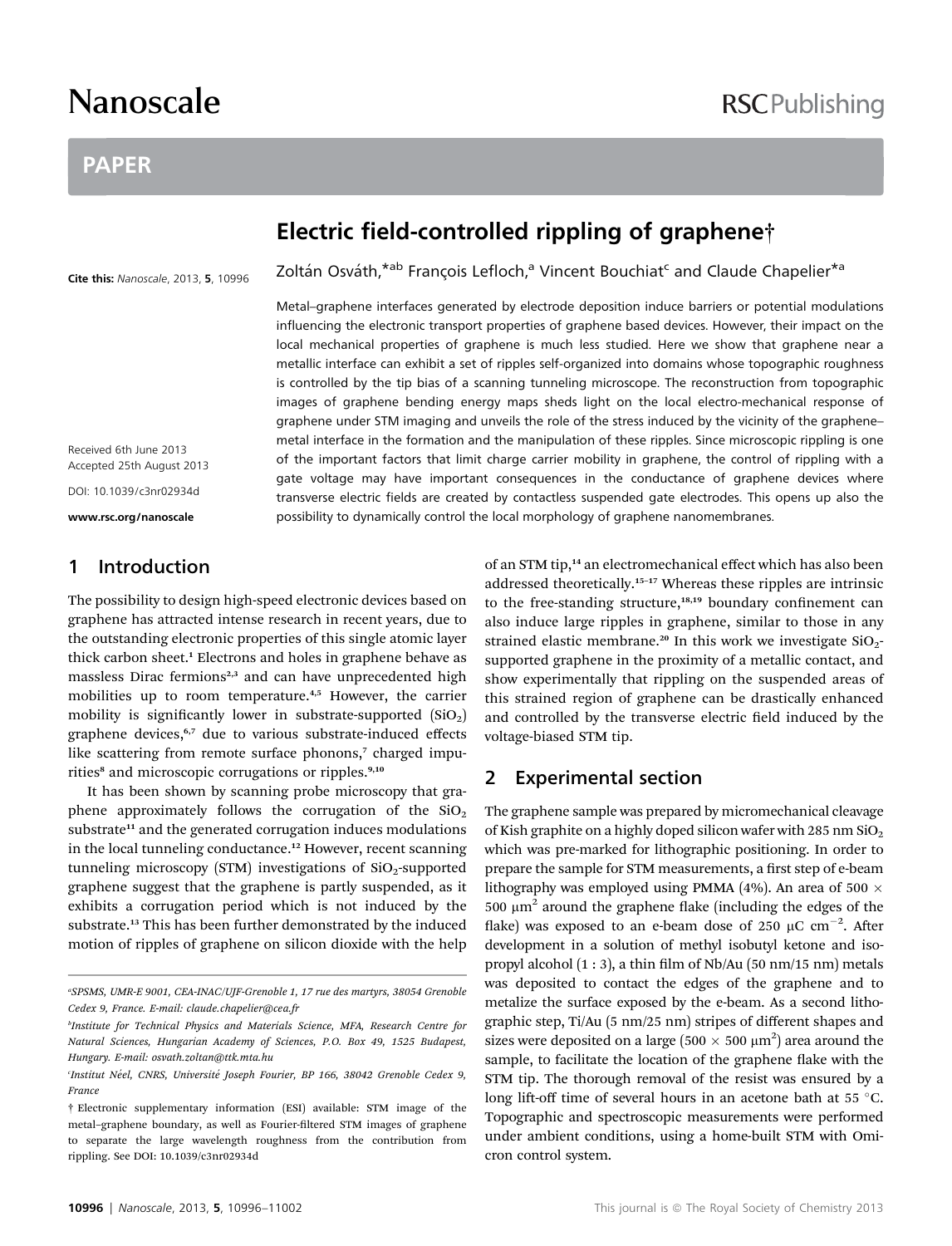#### 3 Results and discussion

An optical image of the investigated sample is shown in Fig. 1a, where the dark central region reveals the graphene, surrounded by a Nb/Au thin film (yellow area). The optical contrast reveals a darker part of the flake, which corresponds to a few-layer graphene region. High resolution STM images acquired there display the triangular lattice characteristic of graphite surfaces with Bernal (ABAB) stacking of layers (Fig. 1c), whereas the hexagonal lattice of the graphene monolayer was obtained outside this area (Fig. 1b). The area enclosed by the metallic contact follows the shape of the flake with an overlap width of about 500 nm. The maximal length of the contacted flake (horizontal dimension,  $X$ ) is 17  $\mu$ m, while the maximal width (vertical dimension,  $Y$ ) is 12.5  $\mu$ m. We studied three different spots on the graphene monolayer, labeled A, B, and C in Fig. 1a, located at different distances from the metallic contact. Area A is 4  $\mu$ m away from the metallic film, whereas areas B and C are much closer to it, at distances from the metal of 250 nm and 30 nm, respectively. Details of the corrugation of graphene in areas A and B are shown in Fig. 2.

Images of Fig. 2a have been acquired with two different bias voltages  $V<sub>b</sub>$ , on area A. Both images look similar and display an isotropic large wavelength roughness mainly induced by the SiO2 substrate.<sup>13</sup> A much more pronounced set of ripples is visible in the images of Fig. 2b which have been acquired on area B. These ripples are superimposed to the large wavelength roughness (see the ESI†). Ripples also develop in the shape of a star centered on hills (pointed out by black dots). These localized structures are reminiscent of stress focusing which spontaneously appears during the crumpling of thin sheets.<sup>21</sup> Strikingly these structures become much sharper for higher



Fig. 1 Monolayer and few-layer parts of the investigated graphene sample. (a) Optical microscopy image of the graphene flake, contacted all around by the Nb/Au contact. The darker areas correspond to the few-layer parts of graphene whereas the lighter ones correspond to the single layer part of graphene. The dots labelled A, B, and C denote STM scanned areas discussed in the text. (b) and (c) Atomic resolution STM images (3.5  $\times$  3.5 nm<sup>2</sup>,  $V_{\text{b}} = 0.1$  V,  $I = 1.5$  nA) acquired on the single-layer graphene area of the sample (b) and on the few-layer graphene area (c).

voltage biases, the apparent corrugation being locally enhanced by 0.2 nm. A similar, but back-gate voltage dependent deforming effect has recently been observed in suspended graphene sheets.<sup>22</sup>

These observations are more quantitatively underlined in Fig. 2c, where height histograms are shown. Each histogram can be described by the sum of two Gaussian distributions. The main contribution corresponds to the corrugation induced by the silica substrate and has a similar width for both images. The second Gaussian distribution is due to the ripples, which develop at the highest and suspended parts of the graphene. Whereas on area A the amplitude of this second Gaussian is only 0.06 and is weakly dependent on the bias voltage (not shown), it reaches 0.21 and 0.27 at  $V<sub>b</sub> = 0.1$  V and 0.5 V respectively, for the images acquired on area B. This shows that the strain generated by the metal deposited on top of the graphene induces some buckling near the graphene–metal interface. These buckled ripples are suspended areas which can be easily pulled by the STM electric field. A field-induced correlation distance  $R_c$  between 15 and 25 nm can be computed from the normalized autocorrelation functions (ACFs) (Fig. 2d).

Next, we investigated the area C, the closest spot to the metallic contact. Fig. 3a shows topographic STM images recorded with different bias voltages. Here, in contrast with area B, there is no crumpling of the graphene membrane and no conical dislocations are visible. For  $V<sub>b</sub> = 10$  mV, the large wavelength corrugation induced by the substrate is dominant. Nevertheless, at 100 mV a shorter period rippling along the Y direction is observed which is further enhanced as  $V<sub>b</sub>$  increases to 1 V. At this voltage, the ripple amplitude reaches 0.3  $\pm$  $0.05$  nm (see height profiles in Fig. 3b). Such a pattern corresponds to parallel wrinkles, orthogonal to the graphene–metal interface, and has already been observed in various kinds of stressed membranes and in graphene as well.<sup>20,23</sup> This anisotropy is due to the metallic contact which imparts a shear to the graphene membrane and facilitates a rippling direction which is parallel to the metallic edge. $23,24$  If one subtracts the images taken at 1 V and 10 mV and performs the Fast Fourier Transform of this difference along the rippling direction, one obtains a rippling period  $R_p$  of 14 nm (see Fig. 3c), close to  $R_c$ . Finally, the height–height correlation functions  $G(y) = \langle (h(y_0 + y))$  $h(y_0)$ <sup>2</sup>) are shown in Fig. 3d. For  $V<sub>b</sub> = 10$  mV,  $G(y)$  increases as  $y^{2H}$ , where  $2H = 1.10 \pm 0.016$  characterizes the fractal dimension of the roughness when the graphene flake roughly follows the corrugation of  $SiO_2$ .<sup>11</sup> In contrast, at  $V_b = 1$  V the correlation function is no longer linear in a log–log representation, because of the induced ripples. For small distances (<5 nm) the slope of  $log(G(y))$  can be approximately fitted with  $2H \cong 1.6$ .  $G(y)$  saturates for  $y \approx 10$  nm ( $\langle R_p \rangle$ ) and merges with the height-height correlation function measured at low bias when y gets larger than 20 nm  $(>R_p)$ . This demonstrates that for distances shorter than  $R_p$ , the fractal dimension of rippling gets closer to  $2H = 2$ , as expected for free flexible membranes.

The observed rippling enhancement is mainly a true topographic effect, although we cannot rule out a small density of states contribution. In STM imaging, the apparent corrugation of a surface is the convolution of topographic roughness and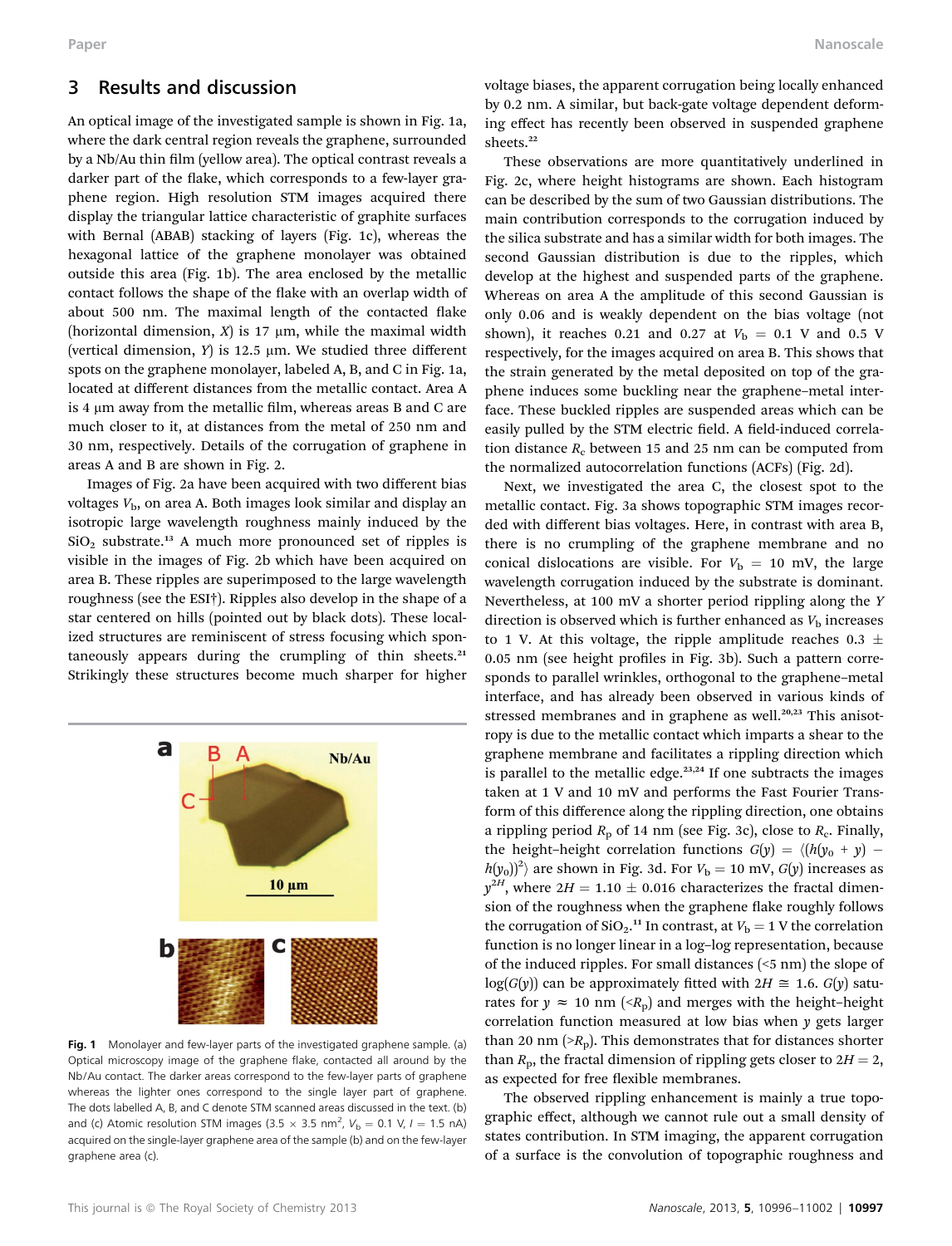

**Fig. 2** Topographic STM images (390  $\times$  390 nm<sup>2</sup>, *I* = 0.5 nA) acquired on two different areas, far and close, respectively, to the metal electrode. The white squares are the areas where the bending energy maps of Fig. 5 are computed. (a) Images acquired in area A, far from the metallic contact (left edge of images at  $\sim$ 4 µm from the metal-graphene interface). (b) Images acquired in area B, close to the contact (left edge of images at ~250 nm from the interface). The black dots denote highly strained graphene regions. (c) Height histograms acquired in areas A and B. The dots are the experimental data. They are fitted by the sum (solid lines) of two Gaussian distributions (dashed lines). (d) Radial autocorrelation function (ACF) of the filtered images (1st order Butterworth high-pass Fourier filter in order to remove the large wavelength corrugation induced by the underlying  $SiO<sub>2</sub>$  substrate).

spatial fluctuations of the electronic density of states (DOS) according to the relationship:

$$
I \propto e^{-\frac{2}{h}\sqrt{2m\phi}d} \int_{E_{\rm F}}^{E_{\rm F}+eV} \rho(E+eV) dE, \tag{1}
$$

where *I* is the tunnel current,  $\phi$  is the average work function of the sample and tip,  $V$  is the bias voltage,  $E_F$  is the Fermi energy, d is the tip–sample distance and  $\rho$  is the local DOS of the sample. Thanks to its exponential contribution to the current, d is often the most important parameter and generally the only considered one. However, for atomically flat surfaces, a voltage sensitivity corrugation is generally attributed to  $\rho(E)$ . For example it is known that in graphite or in graphene, a voltage dependent Moiré pattern can be observed with an STM.<sup>25</sup> Therefore, in the voltage dependent images reported in this work, the only way to discriminate unambiguously a true height variation from a DOS effect is to measure  $dI/dV$  (V) spectra. Indeed, according to (1),  $dI/dV$  (V) and  $\rho$  (eV) are proportional quantities. We present in Fig. 4b the spectra acquired along a line crossing two ripples (see the STM image in Fig. 4a). We do not see any signicant difference for spectra acquired on top of a ripple and in between, where the graphene sticks to the substrate. There is therefore no spectral feature at any specific voltage which could explain the observed 0.2 nm modulation of the apparent corrugation in the images acquired at 1 V. Indeed,

if such a variation was not a true topographic modulation, it would require a swing in the DOS amplitude of more than one order of magnitude, which is not what we observed.

Moreover, we acquired 25  $\times$  25 spectra from  $-1$  V to 1 V on a grid of 80  $\times$  80 nm<sup>2</sup> on strain-free graphene, far from the metallic contact (area A) and on strained graphene, close to the metallic contact (area C). The averaged curves are presented in Fig. 4c. It is important to note that in these spectra the fluctuations induced by substrate surface corrugations<sup>12</sup> and electron–hole puddles $26,27$  are averaged out. One can observe that the shape of the  $dI/dV$  (V) curve obtained close to the metallic contact is different from the typical V-like spectrum measured far from the interface. It is a U-shaped spectrum which is characteristic of strained regions,<sup>12</sup> and is consistent with the observed presence of ripples. The spectrum close to the metal interface is more asymmetric, with a higher local density of states above the Fermi energy, indicating n-type doping. This is consistent with the fact that niobium has a lower work function  $(4.37 \text{ eV})^{28}$  than graphene  $(\sim 4.5 \text{ eV})^{29,30}$  This doping from a metal exists only in a region close to the metal–graphene interface. Calculations show however that this region can actually be quite large, and contact induced states can penetrate a distance of  $\sim W/2$  into the graphene sheet,<sup>31</sup> where W is the width of the metal contact. Photocurrent measurements<sup>32</sup> also demonstrate that the influence of a metal on graphene can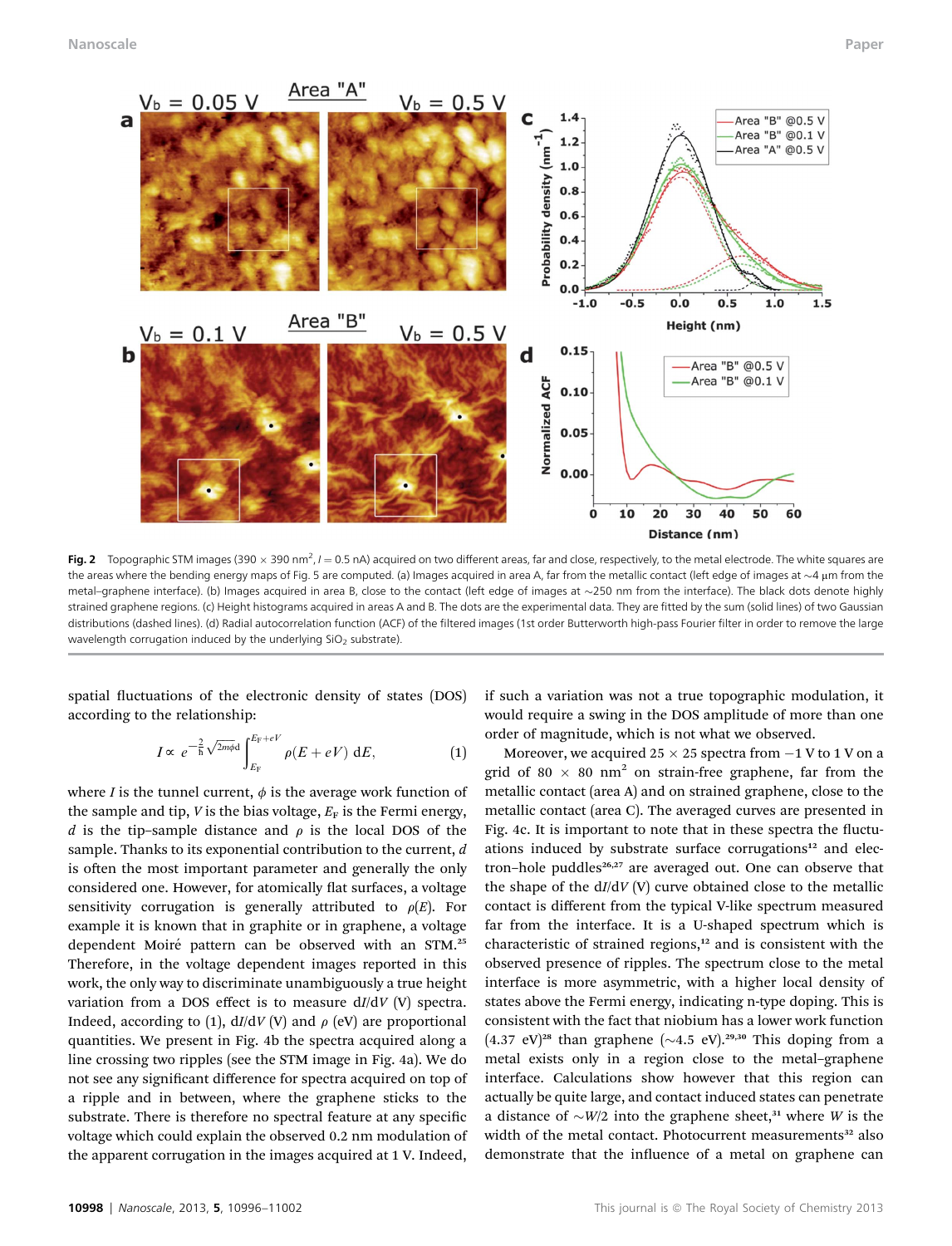

**Fig. 3** (a) Topographic STM images (210  $\times$  210 nm<sup>2</sup>, / = 0.5 nA) performed in area C using different bias voltages. The left border of images is about 30 nm away from the graphene–metal interface. (b) Height profiles taken along the white lines drawn on (a). (c) FFT along the Y direction of the difference of the images acquired at 1 V and 10 mV. (d) Height–height correlation functions of the image acquired at 10 mV and 1 V.

extend to more than 450 nm (known as a metal-controlled graphene region). Consequently, we assume that more charge is present close to the contact and this can have a contribution in the observed ripple enhancement due to the increased electric force.

At this stage it is interesting to compare the different energy scales which come into play. The electrostatic energy per unit area can be roughly estimated using the plate capacitor model:

$$
E_{\rm el} = \frac{1}{2} \frac{\varepsilon}{d} V_{\rm b}{}^2 \ ,
$$

where  $\epsilon$  is the vacuum permittivity,  $d = 1$  nm is the typical tip– sample distance and  $V<sub>b</sub>$  is the voltage bias. This gives an electrostatic energy of a few mJ  $m^{-2}$  at 1 V. This value is far less than the adhesion energy of graphene on  $\rm SiO_2$  of 450 mJ m<sup>-2</sup>.<sup>33</sup> As a consequence the electric field cannot de-bond a strain-free graphene– $SiO<sub>2</sub>$  interface. The two other relevant energies are



Fig. 4 Spectroscopy measurements acquired on ripples and on strain-free regions. The spectra displayed in (b) have been taken along the white line drawn on the STM image (a) (80  $\times$  80 nm<sup>2</sup>). There is no significant difference between the spectra acquired on the two ripples or in between. The red cross in (a) corresponds to the position where the red spectrum displayed in (b) was measured. (c) Spatially averaged spectra acquired on strain-free graphene, far from the metallic contact (area A, black curve) and on strained graphene, close to the metallic contact (area C, red curve).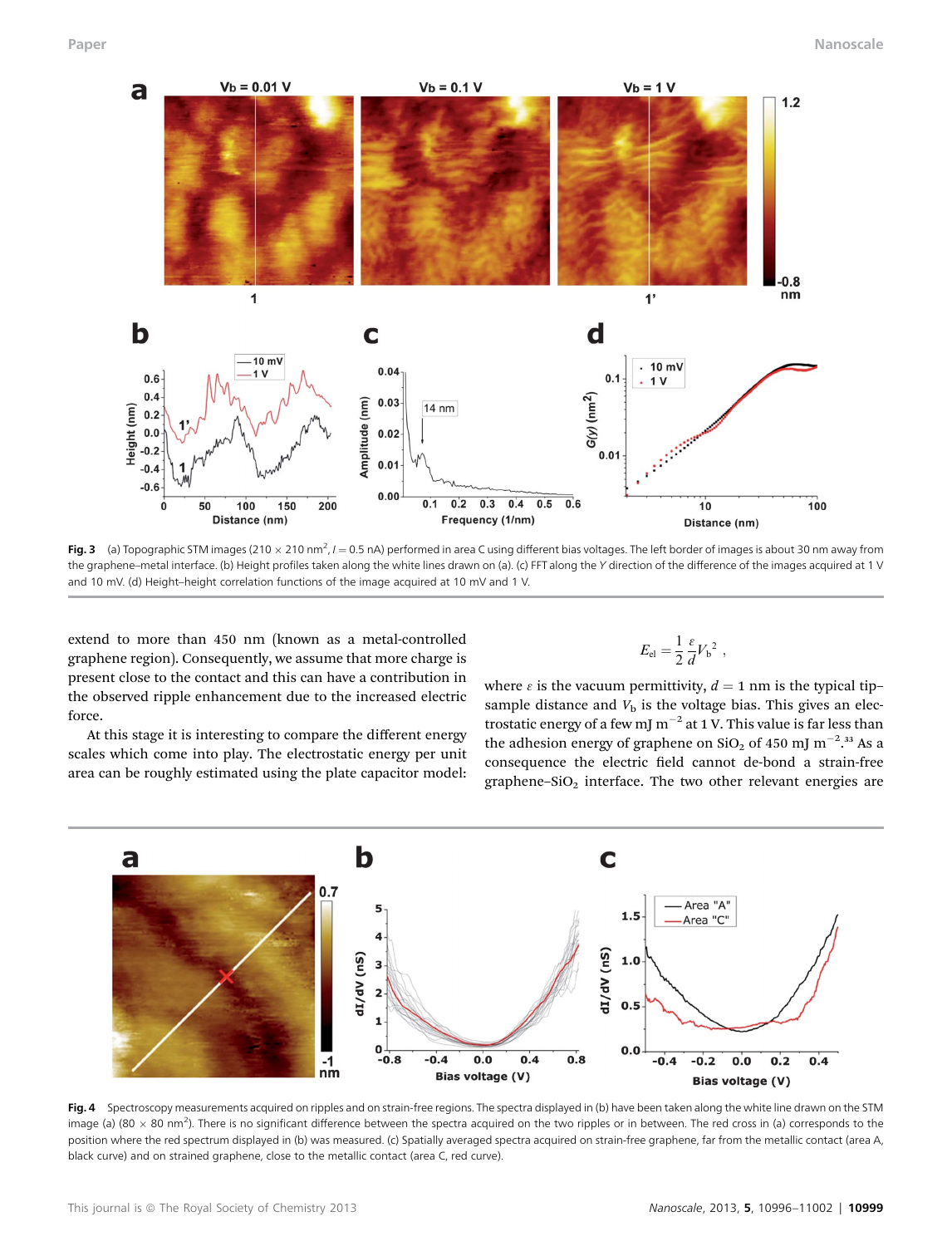

Fig. 5 Bending energy maps at low and high bias voltages calculated in the white squares drawn in Fig. 1. (a) Area A and (b) area B. The black dots are at the same position as the ones in Fig. 1b.

the out-of-plane bending energy and the in-plane stretching energy of graphene.<sup>34</sup> However, due to the extremely high inplane elastic modulus  $C = 340$  N m<sup>-1</sup>, we only consider the flexural deformation in our analysis. We estimate the bending energy with the formula:<sup>34</sup>

$$
E_{\rm b} = \iiint \frac{D}{2} \left[ \left( \frac{\partial^2 z}{\partial x^2} + \frac{\partial^2 z}{\partial y^2} \right)^2 + 2(1 - v) \left( \left( \frac{\partial^2 z}{\partial x \partial y} \right)^2 - \frac{\partial^2 z}{\partial x^2} \frac{\partial^2 z}{\partial y^2} \right) \right] dxdy,
$$
\n(2)

where  $z(x,y)$  is the local corrugation,  $D = 2.25 \times 10^{-19}$  Nm is the bending rigidity<sup>35</sup> and  $v = 0.165$  is the Poisson's ratio of graphene. $36,37$  In Fig. 5, we mapped the integrand of  $(2)$  in the areas delimited by the white squares drawn in Fig. 1. In area A, Fig. 5a, one can observe that at a high voltage bias the bending energy is concentrated along well defined stripes. These stripes correlate well with topographic features which firmly bind the graphene to the  $SiO<sub>2</sub>$  substrate. In the rest of area A, the bending energy is lowered by the electric field. This apparent smoothing can be explained by the dynamic lifting of the graphene as described in ref. 14. In this mechanism the lifted part of the graphene moves simultaneously with the STM tip resulting in a reduced curvature of the image. This results in an apparent lowering of the

average bending energy  $E<sub>b</sub>/S$ , where S is the total area. We found that  $E_{\rm b}/S$  equals 0.13 mJ m<sup>-2</sup> and 0.09 mJ m<sup>-2</sup> at 0.05 V and 0.5 V, respectively. Note that this dynamic lifting is prohibited at the white stripe positions where the graphene keeps sticking to the substrate. A different physical picture arises in area B. As shown in Fig. 5b, the pre-existing ripples prevent the sliding of the crumpled graphene sheet and the electric field can only locally pull the stressed surface around the hillocks pointed out by the dark dots in Fig. 1b and Fig. 5b. In this case, the apparent average bending energy is increased from 0.13 mJ  $m^{-2}$  at 0.1 V to 0.18 mJ  $m^{-2}$  at 0.5 V. It is worth noticing that the fieldenhancement of the rippling is fully reversible and does not lead to permanent and static deformation of the graphene sheet.

#### 4 Conclusions

In summary, we have investigated graphene rippling due to the transverse electric field of an STM tip in the proximity of a metallic contact. We showed that the corrugation of graphene depended on the applied bias voltage. Bending energy maps calculated from the topographic images give new insights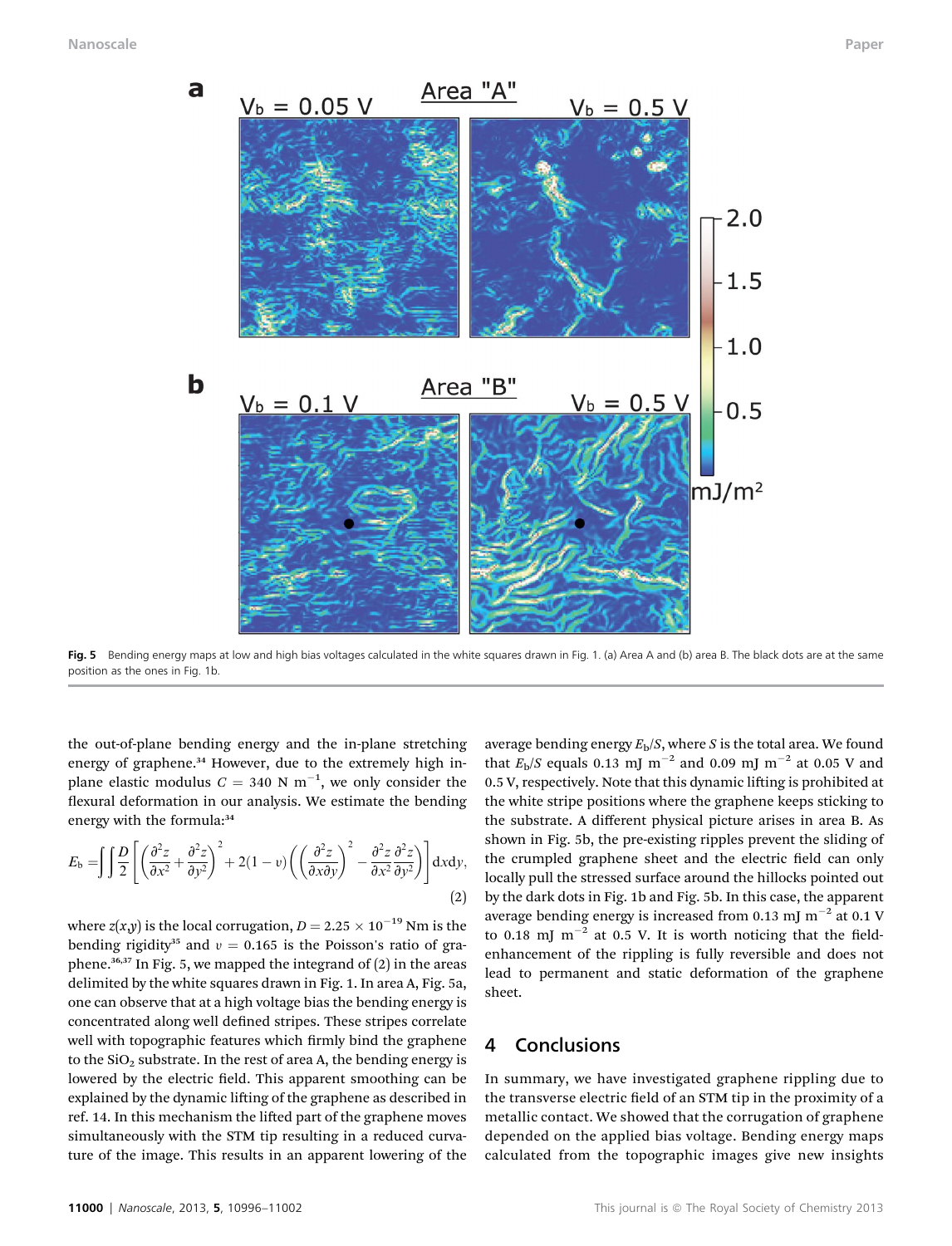into the electro-mechanical response for differently stressed graphene areas. The observed rippling enhancement may deeply impact the carrier mobility in graphene based nanoelectronic devices where transverse electric fields are involved (e.g. suspended top-gate electrodes<sup>38,39</sup>). The experimentally found  $H$  values can directly be used to estimate the excess resistivity  $\Delta \rho \approx n^{1-2H}$  caused by scattering from ripples<sup>9</sup> (*n* is the charge carrier density). This could be used in future devices to tailor the electronic properties of strained graphene membranes<sup>40-42</sup> much more efficiently than the usual electrostatic doping.

#### Acknowledgements

This work has been performed in the framework of the European project FP7-NMP-2009-SMALL-3 Grenada and the French-Hungarian bilateral programme PHC-Balaton/TET 10-1-2011-0752, with the help of the "Plateforme Technologique Amont de Grenoble" and the project DISPOGRAPH financially supported by the "Nanosciences aux limites de la Nano- ´electronique" Foundation and the CNRS technology network ReNaTech. The authors acknowledge the grant no. ANR-BLANC-SIMI10-LS-100617-12-01 from the "Agence Nationale de la Recherche" and the cluster micro-nano-grant "contact metal– graphene" from the Rhône-Alpes region. We thank M. Morgenstern for insightful discussions. Z.O. acknowledges the postdoctoral fellowships from the CEA and the NEEL Institute in Grenoble as well as the Bolyai János Research Fellowship from the Hungarian Academy of Sciences.

#### Notes and references

- 1 A. K. Geim and K. S. Novoselov, Nat. Mater., 2007, 6, 183.
- 2 K. S. Novoselov, A. K. Geim, S. V. Morozov, D. Jiang, Y. Zhang, S. V. Dubonos, I. V. Grigorieva and A. A. Firsov, Science, 2004, 306, 666.
- 3 K. S. Novoselov, A. K. Geim, S. V. Morozov, D. Jiang, M. I. Katsnelson, I. V. Grigorieva, S. V. Dubonos and A. A. Firsov, Nature, 2005, 438, 197.
- 4 K. I. Bolotin, K. J. Sikes, Z. Jiang, M. Klima, G. Fudenberg, J. Hone, P. Kim and H. L. Stormer, Solid State Commun., 2008, 146, 351.
- 5 X. Du, I. Skachko, A. Barker and E. Y. Andrei, Nat. Nanotechnol., 2008, 3, 491.
- 6 Y.-W. Tan, Y. Zhang, K. Bolotin, Y. Zhao, S. Adam, E. H. Hwang, S. D. Sarma, H. L. Stormer and P. Kim, Phys. Rev. Lett., 2007, 99, 246803.
- 7 J.-H. Chen, C. Jang, S. Xiao, M. Ishigami and M. S. Fuhrer, Nat. Nanotechnol., 2008, 3, 206.
- 8 J.-H. Chen, C. Jang, S. Adam, M. S. Fuhrer, E. D. Williams and M. Ishigami, Nat. Phys., 2008, 4, 377.
- 9 M. I. Katsnelson and A. K. Geim, Philos. Trans. R. Soc., A, 2008, 366, 195.
- 10 G.-X. Ni, Y. Zheng, S. Bae, H. R. Kim, A. Pachoud, Y. S. Kim, C.-L. Tan, D. Im, J.-H. Ahn, B. H. Hong and B. Özyilmaz, ACS Nano, 2012, 6, 1158.
- 11 M. Ishigami, J. H. Chen, W. G. Cullen, M. S. Fuhrer and E. D. Williams, Nano Lett., 2007, 7, 1643.
- 12 M. L. Teague, A. P. Lai, J. Velasco, C. R. Hughes, A. D. Beyer, M. W. Bockrath, C. N. Lau and N.-C. Yeh, Nano Lett., 2009, 9, 2542.
- 13 V. Geringer, M. Liebmann, T. Echtermeyer, S. Runte, M. Schmidt, R. Rückamp, M. C. Lemme and M. Morgenstern, Phys. Rev. Lett., 2009, 102, 076102.
- 14 T. Mashoff, M. Pratzer, V. Geringer, T. J. Echtermeyer, M. C. Lemme, M. Liebmann and M. Morgenstern, Nano Lett., 2010, 10, 461.
- 15 Z. Wang, L. Philippe and J. Elias, Phys. Rev. B: Condens. Matter Mater. Phys., 2010, 81, 155405.
- 16 Z. Wang, Carbon, 2009, 47, 3050.
- 17 J. Sabio, C. Seo´anez, S. Fratini, F. Guinea, A. H. Castro Neto and F. Sols, Phys. Rev. B: Condens. Matter Mater. Phys., 2008, 77, 195409.
- 18 J. C. Meyer, A. K. Geim, M. I. Katsnelson, K. S. Novoselov, T. J. Booth and S. Roth, Nature, 2007, 446, 60.
- 19 A. Fasolino, J. H. Los and M. I. Katsnelson, Nat. Mater., 2007, 6, 858.
- 20 W. Bao, F. Miao, Z. Chen, H. Zhang, W. Jang, C. Dames and C. N. Lau, Nat. Nanotechnol., 2009, 4, 562.
- 21 T. A. Witten, Rev. Mod. Phys., 2007, 79, 643.
- 22 N. N. Klimov, S. Jung, S. Zhu, T. Li, C. A. Wright, S. D. Solares, D. B. Newell, N. B. Zhitenev and J. A. Stroscio, Science, 2012, 336, 1557.
- 23 H. Vandepare, M. Pineirua, F. Brau, B. Roman, J. Bico, C. Gay, W. Bao, C. N. Lau, P. M. Reis and P. Damman, Phys. Rev. Lett., 2011, 106, 224301.
- 24 V. B. Shenoy, C. D. Reddy, A. Ramasubramaniam and Y. W. Zhang, Phys. Rev. Lett., 2008, 101, 245501.
- 25 W. T. Pong and C. Durkan, J. Phys. D: Appl. Phys., 2005, 38, R329.
- 26 A. Deshpande, W. Bao, F. Miao, C. N. Lau and B. LeRoy, Phys. Rev. B: Condens. Matter Mater. Phys., 2009, 79, 205411.
- 27 Y. Zhang, V. W. Brar, C. Girit, A. Zettl and M. F. Crommie, Nat. Phys., 2009, 5, 722.
- 28 B. J. Hopkins and K. J. Ross, Br. J. Appl. Phys., 1964, 15, 89.
- 29 S. J. Sque, R. Jones and P. R. Briddon, Phys. Status Solidi A, 2007, 204, 3078.
- 30 Y.-J. Yu, Y. Zhao, S. Ryu, L. E. Brus, K. S. Kim and P. Kim, Nano Lett., 2009, 9, 3430.
- 31 R. Golizadeh-Mojarad and S. Datta, Phys. Rev. B: Condens. Matter Mater. Phys., 2009, 79, 085410.
- 32 F. Xia, T. Mueller, R. Golizadeh-Mojarad, M. Freitag, Y.-M. Lin, J. Tsang, V. Perebeinos and P. Avouris, Nano Lett., 2009, 9, 1039.
- 33 S. P. Koenig, N. G. Bodetti, M. L. Dunn and J. S. Bunch, Nat. Nanotechnol., 2011, 6, 543.
- 34 Z. Zang and T. Li, J. Appl. Phys., 2011, 110, 083526.
- 35 Q. Lu, M. Arroyo and R. Huang, J. Phys. D: Appl. Phys., 2009, 42, 102002.
- 36 C. Lee, X. Wei, J. W. Kysar and J. Hone, Science, 2008, 321, 385.